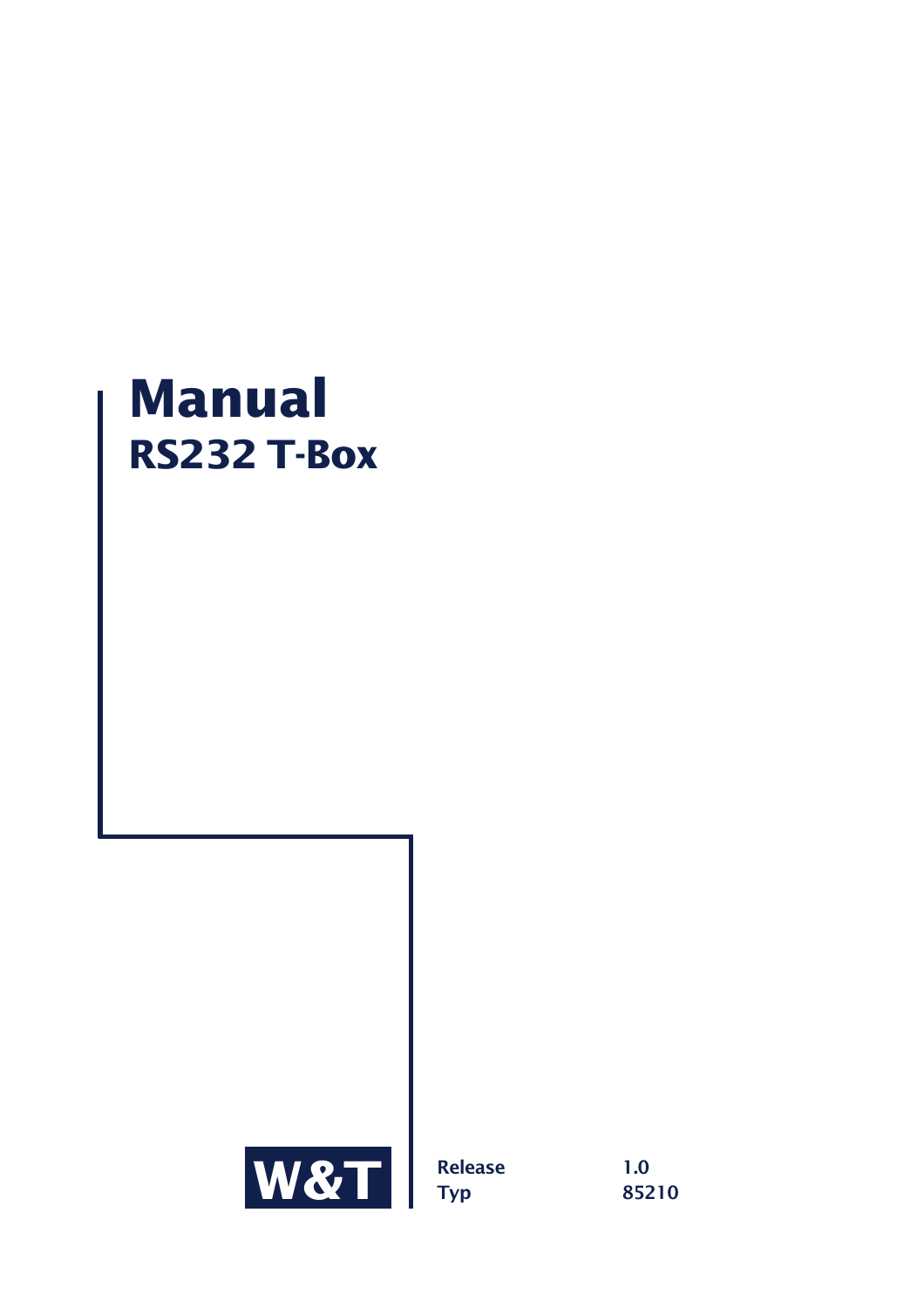## **W&T**

© 06/2002 by Wiesemann und Theis GmbH

Subject to error and alteration:

Since it is posssible that we make mistakes, you mustn't use any of our statements without verification. Please, inform us of any error or misunderstanding you come about, so we can identify and eliminate it as soon as possible.

Carry out your work on or with W&T products only to the extent that they are described here and after you have completely read and understood the manual or guide. We are not liable for unauthorized repairs or tampering. When in doubt, check first with us or with your dealer.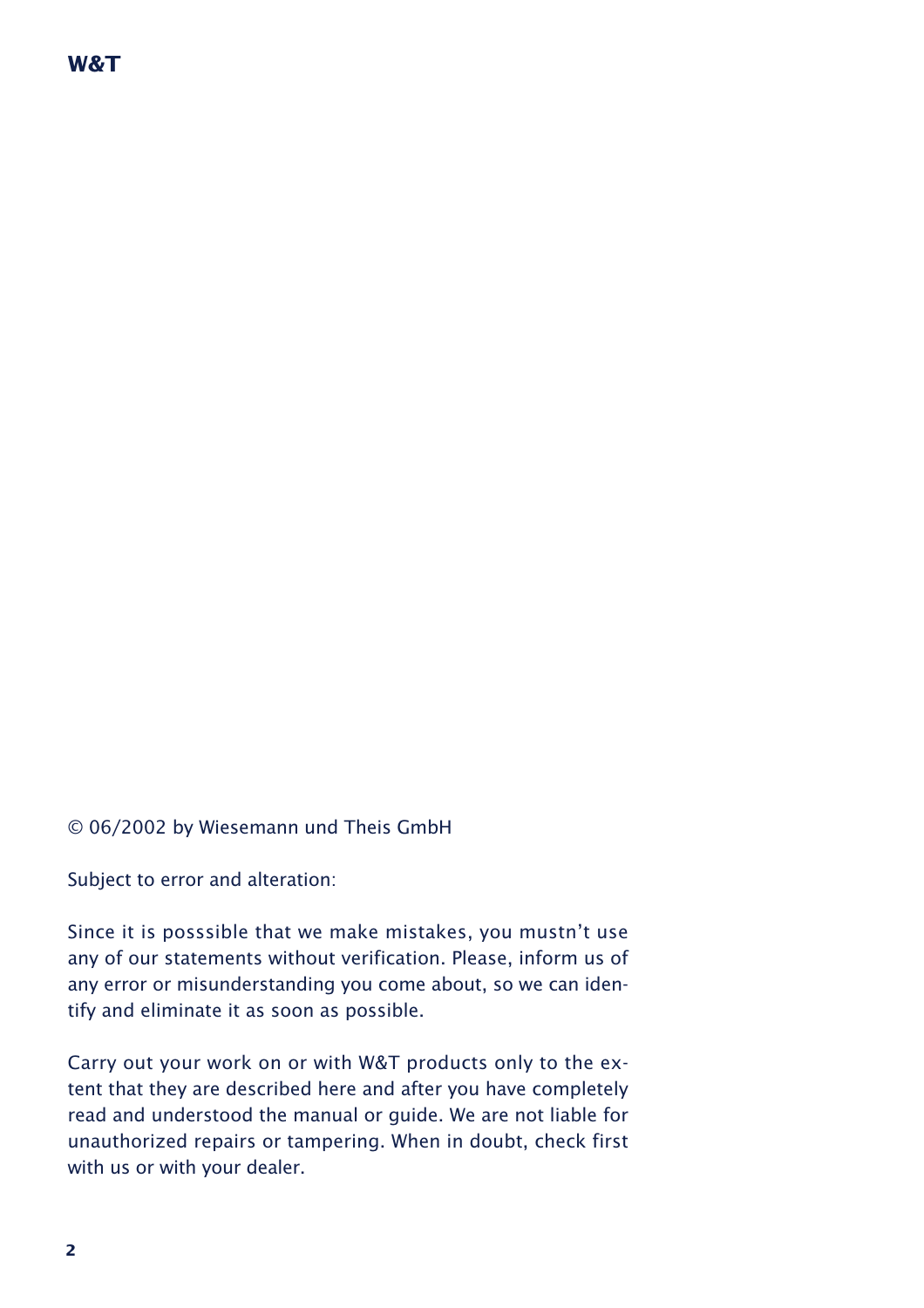

#### **1. Function**

The W&T RS232 T-Box #85210 allows bi-directional interconnection of three devices with RS232 interfaces. The T-Box has 2 RS232 ports with DTE assigned (Port A and B), with their plug-in connectors attached directly to the T-Box housing, and one port with DCE assigned (Port C) which is connected to the T-Box with a 2-meter cable.

The T-Box supports a data line and a hardware handshake line in each direction at each port. Data can be transferred either between connections A and C or between connections B and C; a direct link between connections A and B is not possible. Data and handshake signals from Port C are transmitted to both Port A and Port B; the signals for Ports A and B are interconnected logically and output to Port C. The interface multiplier has no conflict protection, so the user must ensure that only one of the devices connected to Ports A and B is sending data at a time.

The T-Box gets its energy from the signal lines, so that no additional external power supply is needed. The T-Box consumes so little power that the devices can be cascaded without problem in order to obtain a greater number of inputs.

#### **2. Connectors**

All three ports of the W&T RS232 T-Box 85210 use DB25 connectors. The connector pin assignments are shown in the table below:

|      | RS232 interface A and B<br>(DB25 female) |  | RS232 interface C<br>(DB25 male) |               |  |  |
|------|------------------------------------------|--|----------------------------------|---------------|--|--|
| pin# | function                                 |  | pin#                             | function      |  |  |
| 2    | Data Out                                 |  | 2                                | Data In       |  |  |
| 3    | Data In                                  |  | 3                                | Data Out      |  |  |
| 5    | Handshake In                             |  | 5                                | Handshake Out |  |  |
| 7    | Signal GND                               |  | 7                                | Signal GND    |  |  |
| 20   | Handshake Out                            |  | 20                               | Handshake In  |  |  |

#### **3. Application**